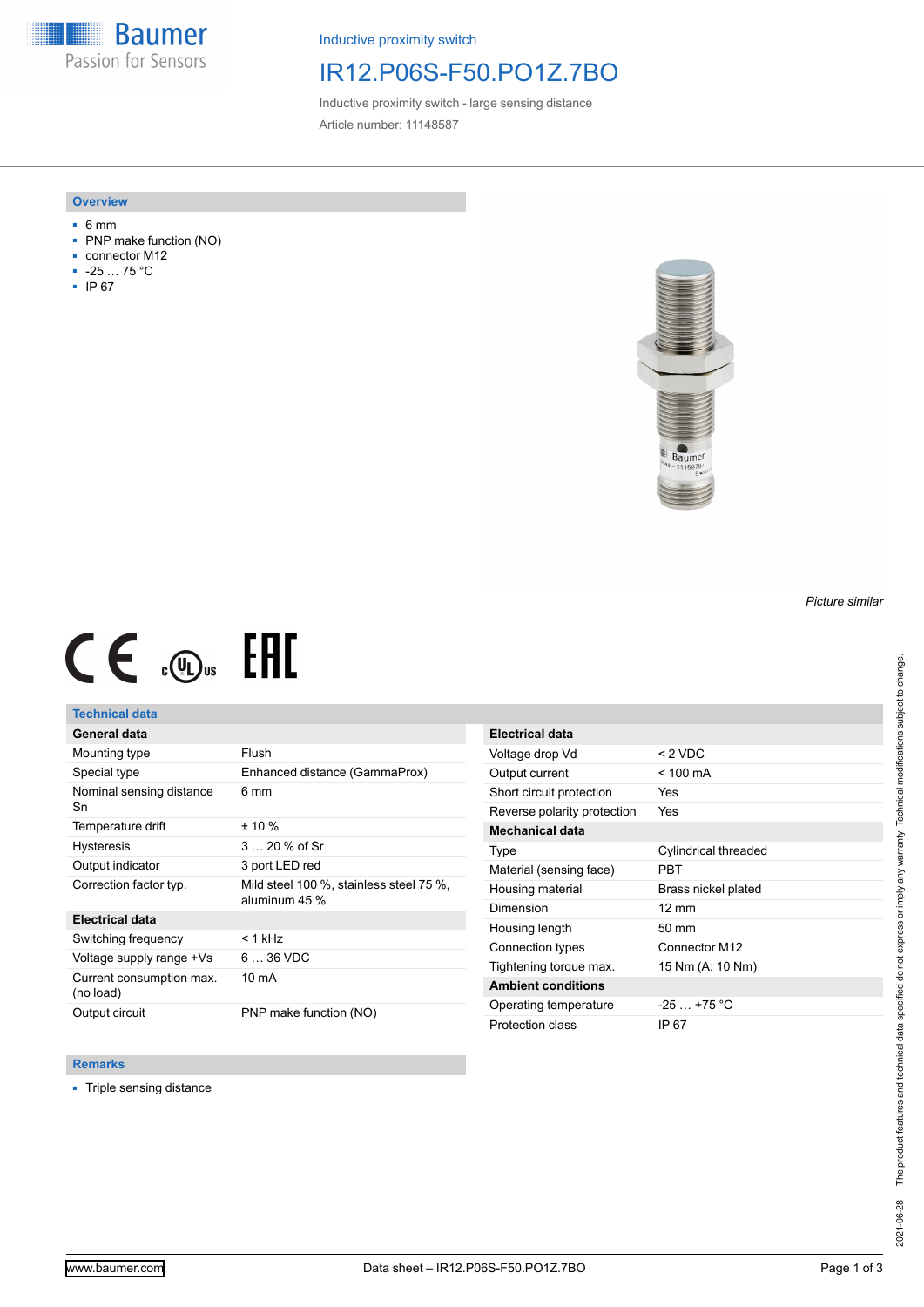

Inductive proximity switch

# IR12.P06S-F50.PO1Z.7BO

Inductive proximity switch - large sensing distance Article number: 11148587

**Dimension drawing**





**Correction factors for different mounting situation (approx.)**



| Mounting material | Correction factor |
|-------------------|-------------------|
| Mild steel        | $100 \%$          |
| Stainless steel   | $100\%$           |
| Aluminum          | $100\%$           |



| Mounting material | Correction factor |
|-------------------|-------------------|
| Mild steel        | $100\%$           |
| Stainless steel   | 95%               |
| Aluminum          | 95%               |



| Mounting material | Correction factor |
|-------------------|-------------------|
| Mild steel        | not possible      |
| Stainless steel   | 95%               |
| Aluminum          | 80%               |